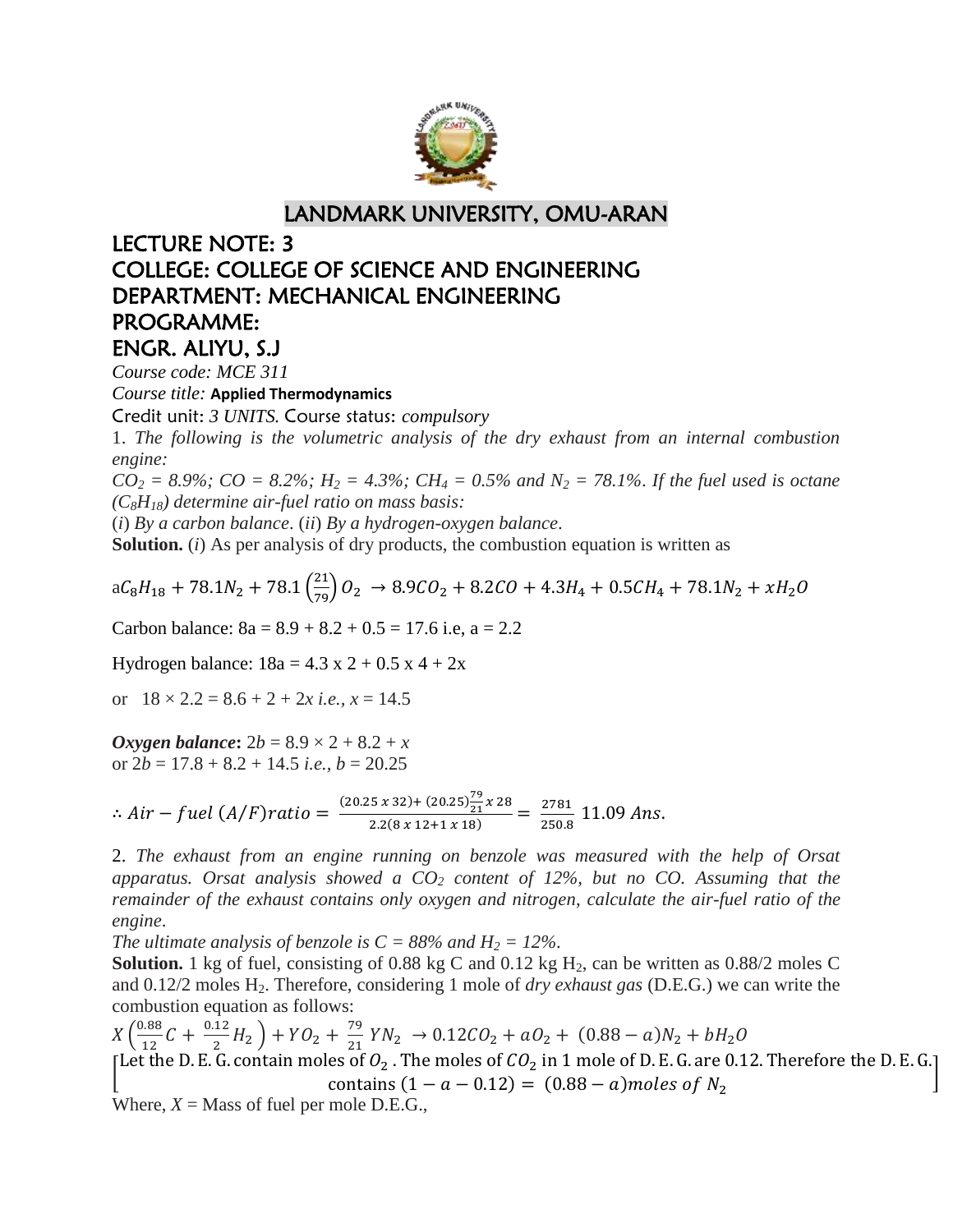$Y =$  Moles of  $O_2$  per mole D.E.G.,  $a =$  Moles of *excess*  $O_2$  per mole D.E.G., and  $b =$  Moles of H<sub>2</sub>O per mole D.E.G. Now, Carbon balance :  $\frac{0}{2}$  $\frac{100}{12}X$ *Hydrogen balance***:**  $0.06X = b \div b = 0.06 \times 1.636 = 0.098$ *Oxygen balance***:**  $2Y = 2 \times 0.12 + 2a + b$ or  $2Y = 0.24 + 2a + 0.098 \div Y = 0.169 + a$ Nitrogen balance :  $\frac{7}{3}$  $\frac{79}{21}Y = (0.88 - a),$ Equating the expressions for *Y* gives  $0.234 - 0.266a = 0.169 + a \div a = 0.0513$ *i.e.*,  $Y = 0.169 + 0.0513 = 0.2203$  $\therefore$  O<sub>2</sub> supplied = 0.2203  $\times$  32 kg/mole D.E.G. i.e, Air supplied  $=\frac{0}{\tau}$  $\frac{203 \times 32}{0.233} = 30.26 \text{ kg/m}$ Since  $X = 1.636$ , then, the fuel supplied per mole D.E.G. is 1.636 kg  $\therefore$  A/F ratio =  $\frac{3}{4}$  $\frac{30.28}{1.636}$  = 18.5/1 (*Ans*) 3. *The analysis of the dry exhaust from an internal combustion engine is as follows: Carbon dioxide (CO2) = 15 per cent Carbon monoxide (CO) = 3 per cent Methane*  $(CH_4) = 3$  *per cent*  $Hydrogen$   $(H_2) = 1$  *per cent*  $Oxygen (O_2) = 2 per cent$  *Nitrogen*  $(N_2) = 76 per cent$ 

*Calculate the proportions by mass of carbon to hydrogen in the fuel, assuming it to be a pure hydrocarbon*.

**Solution.** Let 1 kg of fuel contain *x* kg of carbon (C) and *y* kg hydrogen (H<sub>2</sub>). Then considering 1 mole of D.E.G. and introducing *X* and *Y*, we can write

 $X\left(\frac{x}{4}\right)$  $\frac{xC}{12} + \frac{y}{2}$  $\frac{y}{2}H_2$  + YO<sub>2</sub> +  $\frac{7}{2}$  $\frac{75}{21}Y$  $aH_2O + 0.76N_2$ Then,

Nitrogen balance :  $\frac{7}{3}$  $\frac{75}{21}Y$ Oxygen balance: Y  $=0.15+\frac{0}{2}$  $\frac{.03}{2} + 0.02 + \frac{a}{2}$  $\frac{a}{2}$  or,  $\mathbf{0}$  $\frac{.03}{2} + 0.02 + \frac{a}{2}$  $\frac{a}{2}$  : Carbon balance :  $\frac{X}{4}$  $\frac{\Delta x}{12} =$ Hydrogen balance  $: \frac{X}{\sqrt{2}}$  $rac{y}{2}$  =  $0.208$  ... ... *ii* Dividing equations (*i*) and (*ii*), we get X  $\frac{Xx}{Xy} = \frac{2}{0}$  $\frac{2.52}{0.208}$  or  $\frac{x}{y}$  $\frac{x}{y}$  1  $\therefore$  Ratio of C to H<sub>2</sub> in fuel =  $\frac{x}{y}$  $\frac{x}{y} = \frac{1}{y}$  $\frac{2.1}{1}$  Ans.

4. *Methane (CH4) is burned with atmospheric air. The analysis of the products on a 'dry' basis is as follows:*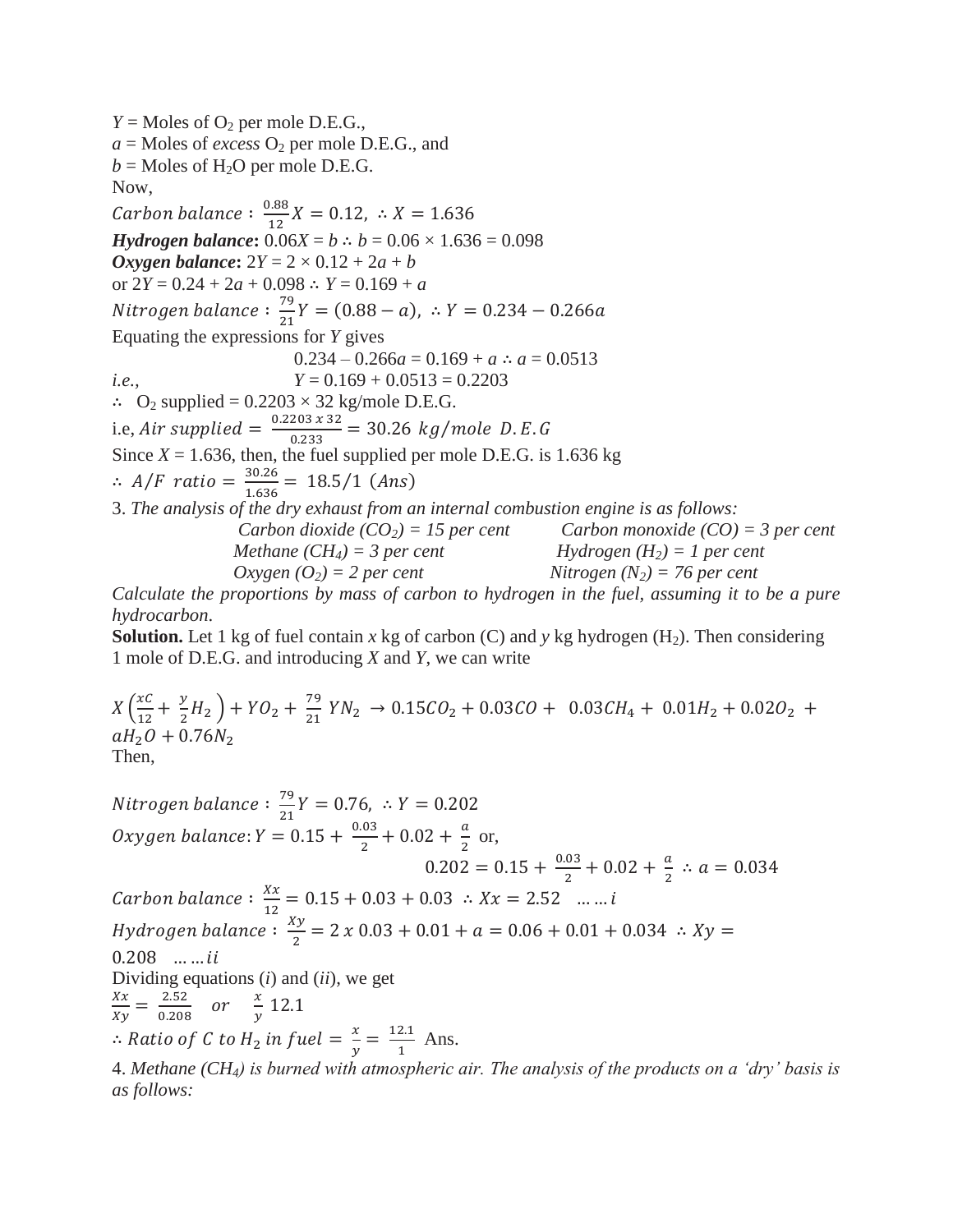*CO<sup>2</sup> = 10.00%, O2 = 2.37%, CO = 0.53%, N2 = 87.10%*.

(*i*) *Determine the combustion equation ;* (*ii*) *Calculate the air-fuel ratio ;*

(*iii*) *Percent theoretical air*.

#### **Solution.** (*i*) **Combustion equation:**

From the analysis of the products, the following equation can be written, keeping in mind that this analysis is on a *dry basis*.

 $\chi$  CH<sub>4</sub> + *y* O<sub>2</sub> +  $\chi$  N<sub>2</sub>  $\rightarrow$  10.0 CO<sub>2</sub> + 0.53 CO + 2.37 O<sub>2</sub> + *a* H<sub>2</sub>O + 87.1 N<sub>2</sub>

To determine all the unknown co-efficients let us find balance for each of the elements.

*Nitrogen balance***:**  $z = 87.1$ 

Since all the nitrogen comes from the air,

$$
\frac{z}{y} = \frac{79}{21}; y = \frac{87.1}{79/21} = 23.16
$$

*Carbon balance***:**  $x = 10.00 + 0.53 = 10.53$ 

*Hydrogen balance***:**  $a = 2x = 2 \times 10.53 = 21.06$ 

**Oxygen balance.** All the unknown co-efficients have been solved for, and in this case the oxygen balance provides a check on the accuracy. Thus, *y* can also be determined by an oxygen balance  $y = 10.0 + \frac{0}{x}$  $\frac{.53}{2}$  + 2.37 +  $\frac{2}{7}$  $\frac{100}{2}$  =

Substituting these values for *x, y, z* and *a*, we have,

 $10.53 \text{ CH}_4 + 23.16 \text{ O}_2 + 87.1 \text{ N}_2 \rightarrow 10.0 \text{ CO}_2 + 0.53 \text{ CO} + 2.37 \text{ O}_2 + 21.06 \text{ H}_2\text{O} + 87.1 \text{ N}_2$ Dividing both sides by 10.53, we get the **combustion equation** per mole of fuel, **CH**<sub>4</sub> + 2.2 O<sub>2</sub> + 8.27 N<sub>2</sub>  $\rightarrow$  0.95 CO<sub>2</sub> + 0.05 CO + 2H<sub>2</sub>O + 0.225 O<sub>2</sub> + 8.27 N<sub>2</sub>**.** (Ans.) (*ii*) **Air-fuel ratio A/F:**

The air-fuel ratio on a *mole basis* is

$$
2.2 + 8.27 = 10.47
$$
 moles air/mole fuel. (Ans.)

The air-fuel ratio on a *mass basis* is found by introducing the molecular weights

 $A/F = \frac{1}{2}$  $\frac{1.47 \times 26.97}{12+1 \times 4}$  = 18.96 kg air/kg fuel. Ans.

The theoretical air-fuel ratio is found by writing the combustion equation for theoretical air,

$$
CH_4 + 2O_2 + 2\left(\frac{79}{21}\right)N_2 \rightarrow CO_2 + 2H_2O + (2)\left(\frac{79}{21}\right)N_2
$$
  

$$
A/F_{theor} = \frac{\left[2 + (2)\left(\frac{79}{21}\right)\right]28.97}{12 + 1 \times 4} = 17.24 \text{ kg air/kg fuel Ans.}
$$

(*iii*) **Percent theoretical air:**

**Percent theoretical air** = 
$$
\frac{18.96}{17.24}
$$
 x 100 = 110%. Ans.

5. *The following is the analysis (by weight) of a chemical fuel:*

*Carbon = 60 per cent; Hydrogen = 20 per cent; Oxygen = 5 per cent; Sulphur = 5 per cent and Nitrogen = 10 per cent*.

*Find the stoichiometric amount of air required for complete combustion of this fuel*.

**Solution.** On the basis of 100 kg fuel let us assume an equivalent formula of the form:

$$
C_aH_bO_cN_dS_e
$$

From the given analysis by weight, we can write

$$
12a = 60 \text{ or } a = 5
$$
  
\n
$$
1b = 20 \text{ or } b = 20
$$
  
\n
$$
16c = 5 \text{ or } c = 0.3125
$$
  
\n
$$
14d = 10 \text{ or } d = 0.7143
$$
  
\n
$$
32e = 5 \text{ or } e = 0.1562
$$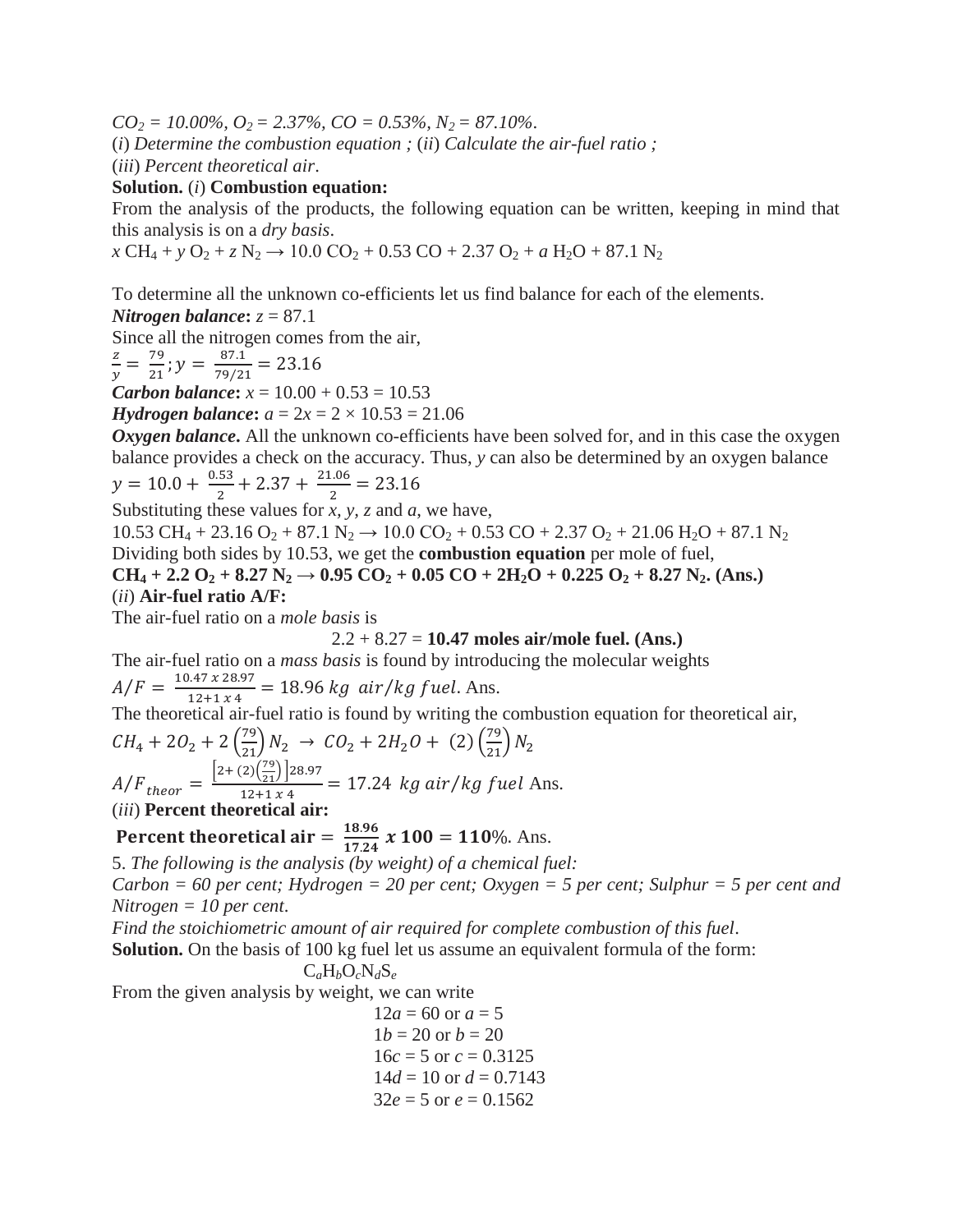Then the formula of the fuel can be written as

 $C_5H_2OO_{0.3125}N_{0.7143}S_{0.1562}$ 

The combustion equation is

 $C_5H_{20}O_{0.3125}N_{0.7143}S_{0.1562} + xO_2 + x\left(\frac{79}{21}\right)N_1$ Then, *Carbon balance*:  $5 = p \div p = 5$ *Hydrogen balance*:  $20 = 2q \div q = 10$ *Sulphur balance***:** 0.1562 = *r* ∴ *r* = 0.1562 *Oxygen balance*:  $0.3125 + 2x = (2p + q + 2r)$ i.e,  $x = p + \frac{q}{q}$  $\frac{q}{2} + r - \frac{0}{r}$  $\frac{125}{2} = 5 + \frac{1}{2}$  $\frac{10}{2} + 0.1562 - \frac{0}{2}$  $\frac{125}{2}$  = Nitrogen balance: 0.7143 + 2x  $\times \frac{7}{3}$  $\frac{79}{21} = 2s$   $\therefore s = \frac{0}{s}$  $\frac{143}{2} + x \times \frac{7}{2}$  $\frac{79}{21} = \frac{0}{1}$  $\frac{7}{2}$  + 9.99  $\times$   $\frac{7}{2}$  $\frac{75}{21}$  = 37.94

Hence the combustion equation is written as follows:

 $C_5H_{20}O_{0.3125}N_{0.7143}S_{0.1562}+9.99O_2+9.99\left(\frac{79}{21}\right)N_1$  $37.94N_2$ 

: Stoichiometric air required =  $\frac{9.92\times32+9.99(\frac{79}{21})\times}{100}$  $\frac{3.97}{100}$  (21)<sup>1123</sup> = 13.7 kg/kg of fuel Ans.

6. *A sample of fuel has the following percentage composition by weight:*

| $Carbon = 84$ per cent  | $Hydrogen = 10$ per cent  |
|-------------------------|---------------------------|
| $Oxygen = 3.5$ per cent | $Nitrogen = 1.5$ per cent |
| $Ash = 1$ per cent      |                           |

(*i*) *Determine the stoichiometric air-fuel ratio by mass*.

(*ii*) *If 20 per cent excess air is supplied, find the percentage composition of dry flue gases by volume*.

### **Solution.** (*i*) **Stoichiometric air fuel ratio:**

On the basis of 100 kg of fuel let us assume an equivalent formula of the form:  $C_aH_bO_cN_d$ 

From the given analysis by weight, we can write

$$
12a = 84 \text{ i.e., } a = 7
$$
  
\n
$$
1b = 10 \text{ i.e., } b = 10
$$
  
\n
$$
16c = 3.5 \text{ i.e., } c = 0.218
$$
  
\n
$$
14d = 1.5 \text{ i.e., } d = 0.107
$$

The formula of fuel is

 $C_7H_{10}O_{0.218}N_{0.107}$ 

The combustion equation is written as

 $C_7H_{10}O_{0.318}N_{0.107} + xO_2 + x\left(\frac{79}{21}\right)N_1$ Then, *Carbon balance***:** 7 = *p i.e., p* = 7 *Hydrogen balance***:** 10 = 2*q i.e., q* = 5 *Oxygen balance***:**  $0.218 + 2x = (2p + q)$ or  $0.218 + 2x = 2 \times 7 + 5$  *i.e.*,  $x = 9.39$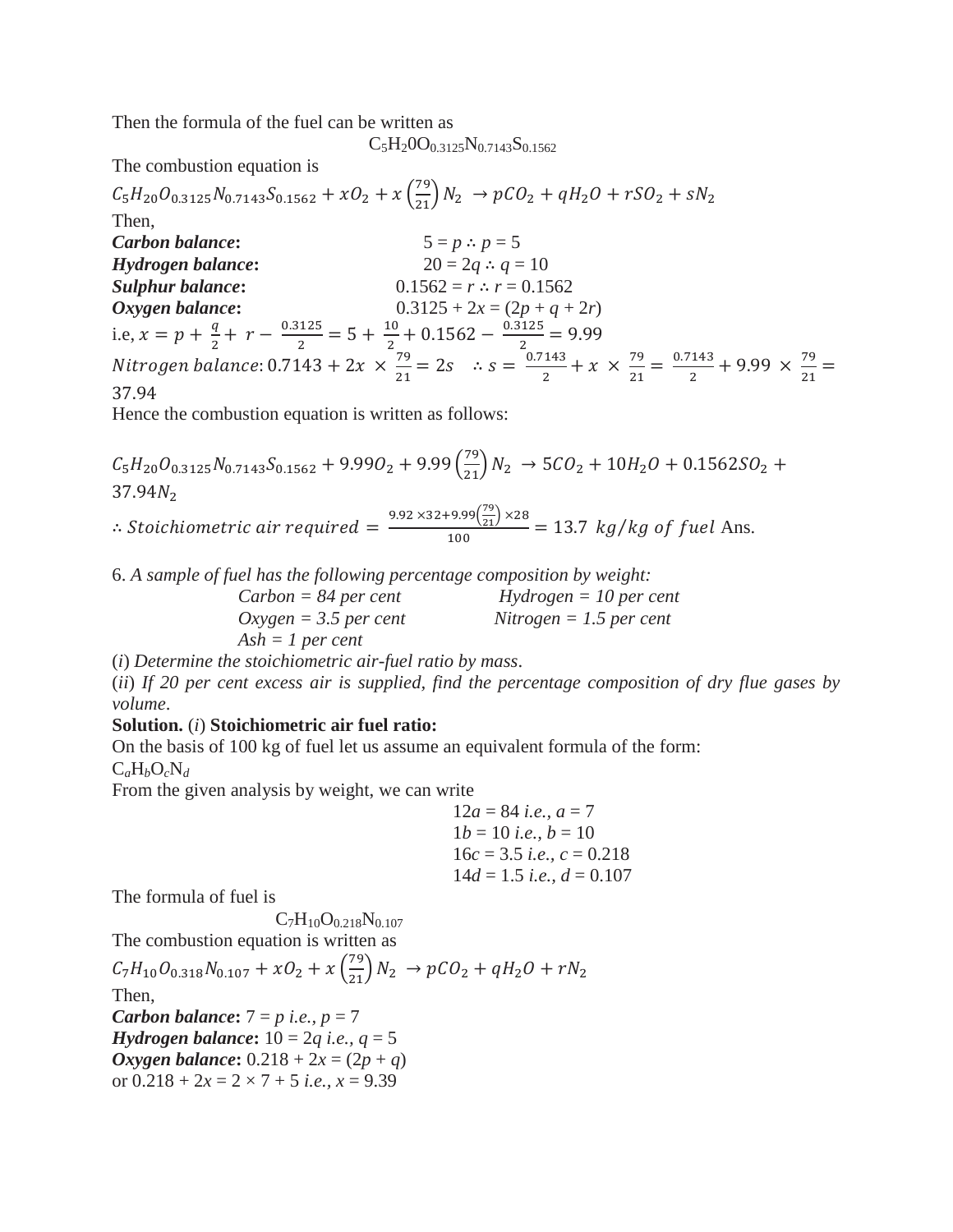Nitrogen balance:  $0.107 + 2x \times \frac{7}{2}$  $\frac{79}{21}$  = 2r or, 0.107 + 2 × 9.39 ×  $\frac{7}{2}$  $\frac{75}{21}$  2

Hence the combustion equation becomes

 $C_7H_{10}O_{0.318}N_{0.107} + 9.39O_2 + 9.39\left(\frac{79}{21}\right)N_1$ 

: Stoichiometric air required =  $\frac{9.39 \times 32 + 9.39(\frac{79}{21}) \times}{400}$  $\frac{100}{100}$  = 12.89 kg/kg of fuel. Ans. (*ii*) **Percentage composition of dry flue gases by volume with 20 per cent excess air:** If 20 per cent excess air is used, the combustion equation becomes

 $C_7H_{10}O_{0.318}N_{0.107} + (1.2)9.39O_2 + (1.2)9.39\left(\frac{79}{21}\right)N_2 \rightarrow 7CO_2 + 5H_2O + (1.2)(9.39)O$  $(1.2)(35.4)N<sub>2</sub>$ 

Total number of moles of dry products of combustion

 $n = 7 + (0.2)(9.39) + (1.2)(35.4)$  $= 7 + 1.878 + 42.48 = 51.358$ 

**Percentage composition of dry flue gases by volume is as follows:**

 $CO_2 = \frac{7}{51.2}$  $\frac{7}{51.358}$   $\times$  $\bm{0}_2 = \frac{1}{54}$  $\frac{1.676}{51.358}$  ×  $N_2 = \frac{4}{54}$  $\frac{42.46}{51.358}$  X

# **SOLUTIONS TO ASSIGNMENT.**

c. The percentage composition of sample of liquid fuel by weight is,  $C = 84.8$  per cent, and  $H_2 =$ 15.2 per cent. Calculate (i) the weight of air needed for the combustion of 1 kg of fuel; (ii) the volumetric composition of the products of combustion if 15 per cent excess air is supplied. SOLUTION.

Element, wt.  $(kg)$  O<sub>2</sub> used  $(kg)$  Dry products  $(kg)$  $C = 0.848$ 8  $\frac{8}{3}$  = 2.261  $\frac{0}{2}$  $\frac{6 \times 11}{3}$  = 3.109 (CO<sub>2</sub>)  $H_2 = 0.152$   $\underline{0.152 \times 8} = 1.216$ Total  $Q_2 = 3.477$ 

#### *(***i) Minimum weight of air needed for combustion**  $2.177 \times 100$

$$
= \frac{3.477 \times 100}{23} = 15.11 \text{ kg Ans.}
$$
  
Excess air supplied 
$$
= \frac{1511 \times 15}{100} = 2.266 \text{ kg}
$$
  
Wt. of oxygen in excess air 
$$
= \frac{2.266 \times 23}{100} = 0.521 \text{ kg}
$$

Total air supplied for combustion  $=$  Minimum air  $+$  Excess air  $= 15.11 + 2.266 = 17.376$  kg

 $\therefore$  Wt. of nitrogen (N<sub>2</sub>) in flue gases =  $\frac{1}{2}$  $\frac{100\times11}{100}$  1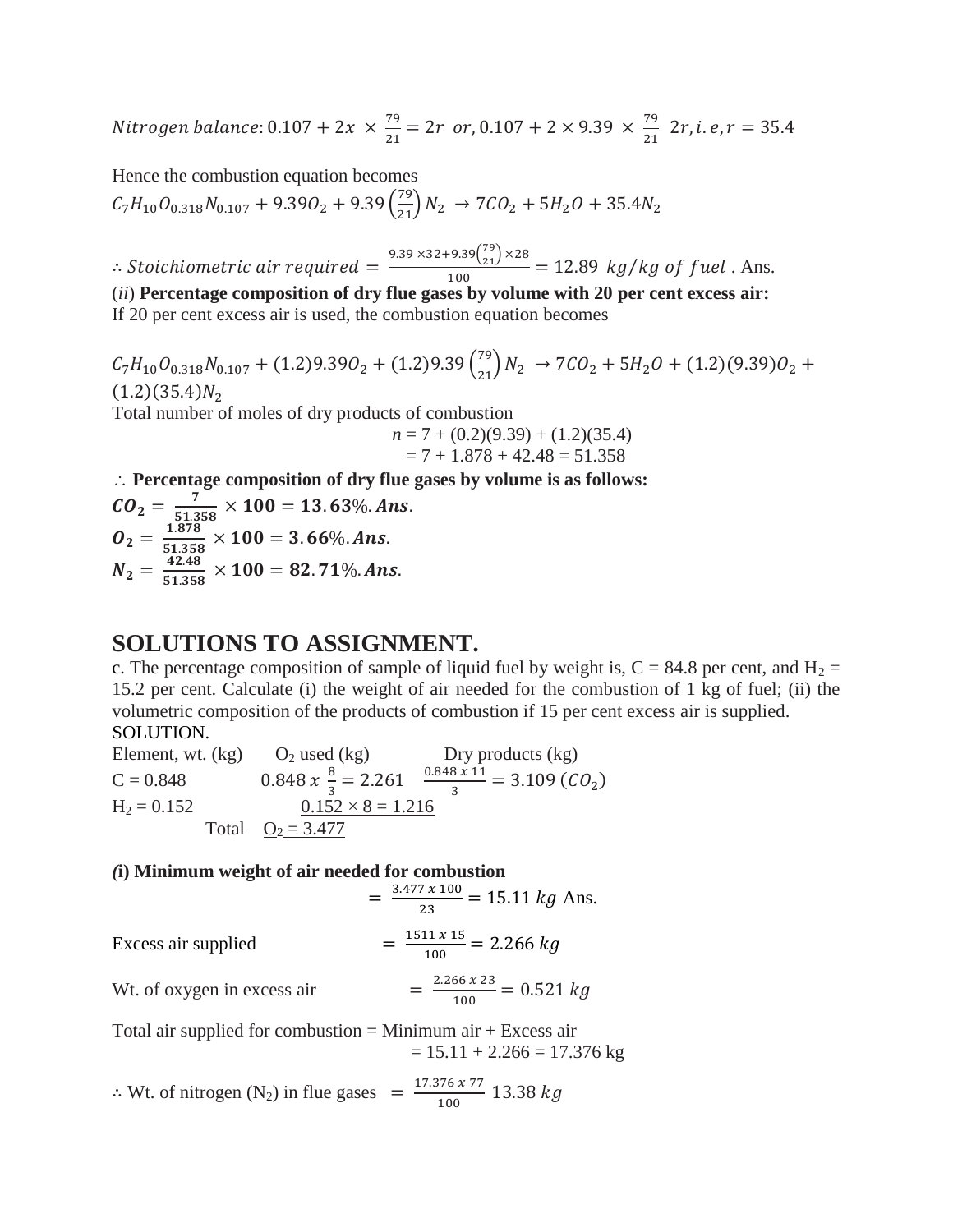| Name of gas                             | Weight $(x)$            | Molecular<br>weight $(y)$ | Proportional<br>(x)<br>volume (z) = $\frac{1}{(y)}$ | Percentage volume<br>$=\frac{(z)}{\Sigma(z)}\times 100$                       |
|-----------------------------------------|-------------------------|---------------------------|-----------------------------------------------------|-------------------------------------------------------------------------------|
| $\mathrm{CO}_2$<br>$O_{2}$<br>$\rm N_2$ | 3.109<br>0.521<br>13.38 | 44<br>32<br>28            | 0.0707<br>0.0163<br>0.4780                          | $12.51$ per cent. $(Ans.)$<br>2.89 per cent. (Ans.)<br>84.60 per cent. (Ans.) |
|                                         |                         |                           | $\Sigma z = 0.5650$                                 |                                                                               |

(*ii*) To get **volumetric composition of the product of combustion** let us use tabular method.

2. A cold storage vessel has its outer flat surfaces insulated with three layers of lagging. The innermost layer is 270 mm thick, the centre layer is 60 mm thick and the outer layer is 370mm thick. The thermal conductivities of the lagging materials are 0.12, 0.1 and 0.2 W/mK respectively. A temperature sensor embedded half-way through the centre lagging indicates a temperature of 1°C.

Calculate the temperature of the outer surface of the cold storage vessel when the outer surface temperature of the outer layer of lagging is 20°C.

Solution.

Figure 1 shows the wall.

This problem demonstrates working through part of the wall only.